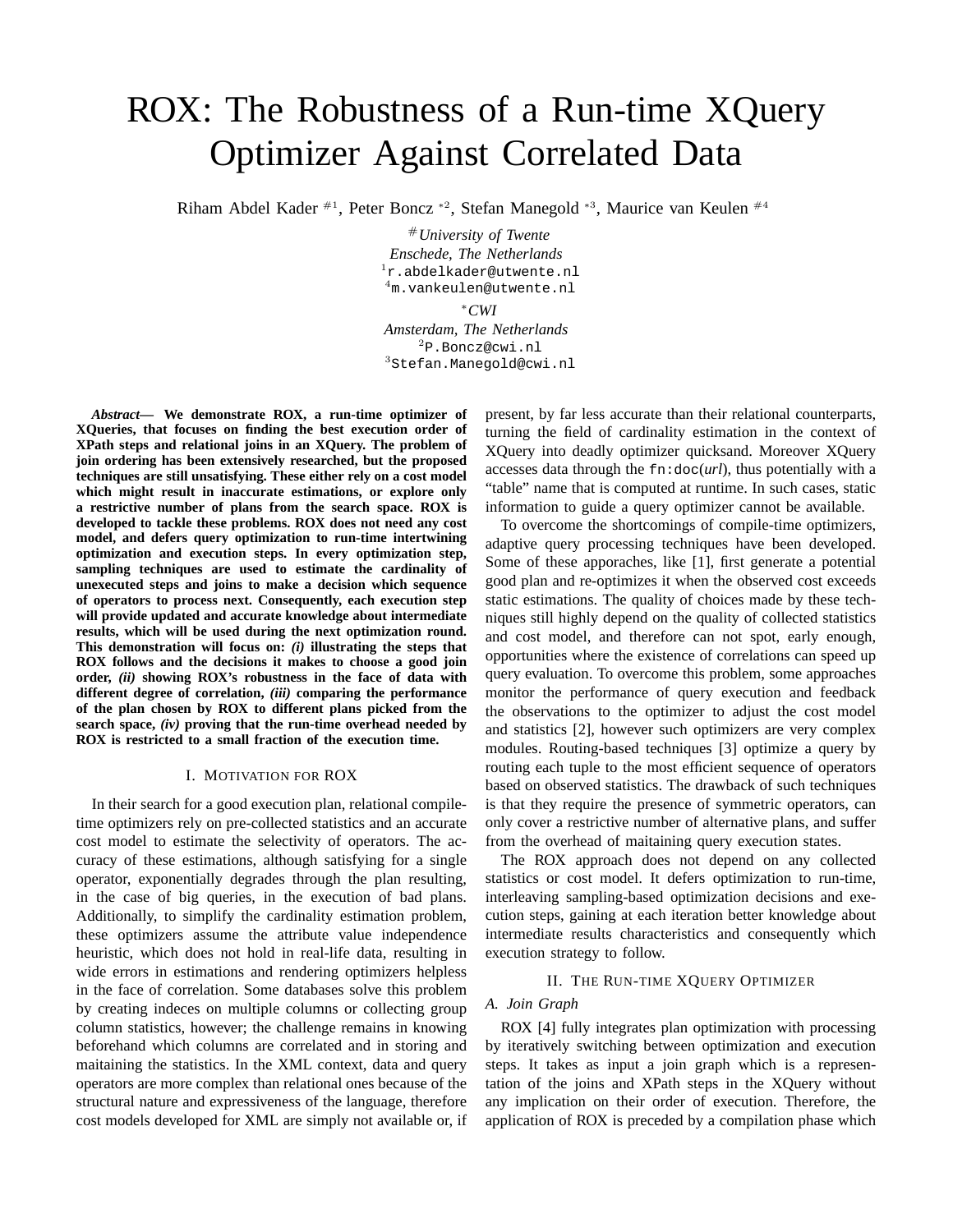

Fig. 1. Join Graph of the 4-way join XQuery

consists of XQuery parsing, normalization, compilation, peephole driven optimization and finally join graph extraction. The first four steps, described in [5], result in a DAG-shaped plan of relational operators. The join graph isolation process [6] aims at separating joins from blocking operators by pushing the latter above the joins creating a plan tail whose execution ensures XQuery semantics (duplicate free and required order). This results in a cluster of joins, selections, and projections forming the to be optimized join graph. Fig. 1 shows the join graph of the following XQuery:

```
for $a1 in doc("conference1.xml")//author,
   $a2 in doc("conference2.xml")//author,
   $a3 in doc("conference3.xml")//author,
   $a4 in doc("conference4.xml")//author
where $a1/text() = $a2/text() and
       $a1/text() = $a3/text() and
       $a1/text() = $a4/text()
```
### **return \$a1**

The vertices in a join graph represent index-selectable sets of element, text, and attribute nodes. The edges specify all XPath step and join relationships between the nodes. A step join between two relations  $s_1$  and  $s_2$  is depicted by an edge  $s_1 \circ \stackrel{ax}{\sim} s_2$  where the label ax defines the axis of the step. The circle "◦" denotes the direction of the step, *i.e.*, which of the two relations represents the context node sequence of the step. Note that the direction is only a representational issue; the algorithm may very well decide to execute it in the reverse direction. A relational join between  $s_1$  and  $s_2$  is depicted as  $s_1 = s_2$ . The dotted edges in Fig. 1 represent join equivalences, and are added by ROX to broaden the search space of plans allowing for more flexibility to find a good plan.

#### *B. Operators and Index Structures*

As an XML database backend, we use the open-source system MonetDB/XQuery [7]. In MonetDB, XML documents are shredded into relational tables using a range-based pre/post encoding representation. That is, every XML node is stored in a separate relational tuple, and is referred to using the node identifier *pre*. An advantage of the adopted range-encoding is that XPath axes can be evaluated with only standard relational operators. It has been proved, however, that performance gain is possible if a *tree aware* operator is used [7]. As a consequence, the XQuery module of MonetDB has extended its relational algebra with the staircase join operator, a structural join capable of exploiting the tree properties of the pre/post

plane. The staircase join can evaluate with linear complexity all XPath axes by making at most a single sequential pass over the document, returning duplicate-free, in document order results. Note that the ideas in ROX can be used with other operators and do not require the presence of a staircase join.

In addition, MonetDB/XQuery implements an element index and a value index that covers all text and attribute values. All index lookup operations provide a list of node identifiers, duplicate-free and in document order. Given a qualified name q, the *element index* returns the list of all elements in the document  $D$  satisfying  $q$ :

$$
\nabla^{D_{elt}}(q) = \{pre | pre \in D_{elt} \land \text{qname}(pre) = q\}
$$

The value index supports a hash-based index for string equality lookups on text and attribute nodes. Given a value v, the *text value index* returns the list of all candidate text nodes in the document  $D$  having a value  $v$ :

$$
\overset{D_{text}}{\nabla}(v) = \{t | t \in D_{text}: \text{fn:data}(t) = v\}
$$

Given a value v, the *attribute value index* returns the list of the parent elements with qualified name  $q_{e l t}$  of all candidate attributes with qualified name  $q_{attr}$  having a value v:

$$
\nabla^{D_{attr}}(v, q_{elt}, q_{attr}) = \{e | e \in D_{elt}: e \textcircled{a} q_{attr} = v \land \text{qname}(e) = q_{elt}\}
$$

All indices are stored in a materialized and physically clustered (index organized) tables. The complexity of an index lookup, and consequently the cost of finding the count of nodes that satisfy an index lookup, is *independent* of the index result size, and is logarithmic to the index size.

# *C. Sampling Operators*

The ROX algorithm intertwines optimization and execution steps where optimization consists of estimating the cost of operators using sampling techniques. ROX samples a join or step operator by first randomly picking a small set of tuples from one of the operator's input and then feeding the chosen subset into the operator. As start samples, ROX uses either a synthetic single-tuple relation containing the document's root node, or a set of tuples drawn from element and text indices.

Although sampling an operator joins one of its input tables with a small set of tuples, the result size might be large in case of high join hit ratios – the Cartesian product in the worst case. To eliminate the risk of generating large sampling results, ROX sets a limit on the number of tuples produced by a sampling operations. This is done by stopping the sampled join process when the count of generated results has reached a certain *cutoff*. To still ensure an accurate estimate of the join's cardinality, the sampling process will keep track of the fraction f of the sampled tuples that have been processed and will extrapolate the size of the full result R as  $|R| = \frac{cutoff}{f}$ .

In our join graph representation, edges correspond to join and XPath step operators. We therefore define the sampling function  $Sample(e, S, T, cutoff)$  as the partial execution of the join or step operator corresponding to the edge  $e$  using as input the sample  $S$  and the table  $T$  where execution stops as soon as the size of the generated result reaches the *cutoff* limit.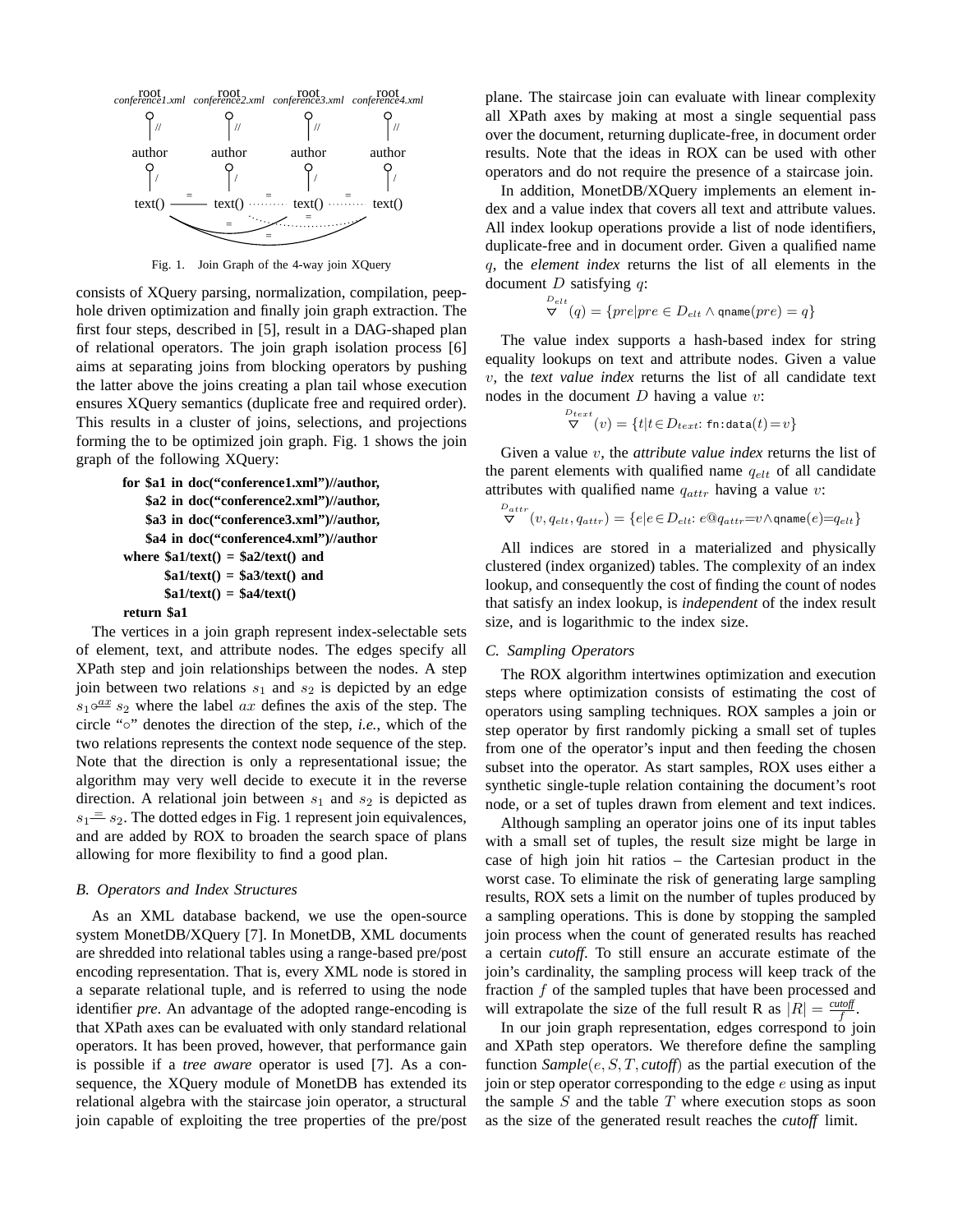Another requirement for efficient sampling is the use of physical operators that have the "zero-investment" property with respect to the sampled input. This represents operators whose cost only depends on the cardinality of the input and do not require any investment, like sorting, prior to starting result generation. In our scenario, all operators used for sampling and executing the join graph, including staircase joins, obey the zero-investment condition.

# *D. The ROX Algorithm*

We give here a concise explanation of the ROX algorithm and refer readers to [4] for a detailed description. We first define the following notation. Given a join graph  $G = (V, E)$ , and a vertex  $v \in V$ :

- $T(v)$  represents a table with all XML nodes that satisfy the annotated name and range-predicates of  $v$ .
- *SampleSet*( $v, \tau$ ) represents a table containing a sample of XML nodes of size  $\tau$  randomly chosen from  $T(v)$ . Unless specified otherwise, we used a default  $\tau$  of 100.

The main algorithm of the run-time optimizer consists of two phases. The first phase initializes the Join Graph, and the second alternates search space exploration and execution of operators until all operations of all edges are executed.

The join graph initialization estimates the cardinality of nodes satisfying each vertex in the graph and materializes a sample of these nodes. This is efficiently provided by an index look-up. The materialized samples are then used to estimate the weight of each edge which represents an estimation of the result cardinality of the step or join operator associated to it. It is computed by first sampling the associated operator, as described in Section II-C, and then linearly extrapolating the result size of the sampling. For  $e = (v_1, v_2)$ , we define:

EstimateWeight(e) = 
$$
\frac{|T(v)|}{\tau}
$$
 |Sample(e, SampleSet(v, \tau), T(v'), \tau)|  
where  $(v, v') = \begin{cases} (v_1, v_2) & \text{if } |T(v_1)| < |T(v_2)| \\ (v_2, v_1) & \text{otherwise} \end{cases}$ 

The sample is chosen from the vertex of  $e$  that has the smallest size, since picking a sample from a smaller table provides a more representative set of tuples.

The second phase of the algorithm alternates between join graph exploration and operator execution. The exploration searches for a superior path segement (sequence of steps and joins) by applying *chain sampling*, a process that efficiently samples a sequence of operators using the sampling result of one operator as input to the sampling of the subsequent one. As soon as a path segment is found to be superior to others, the sampling stops, the associated steps and joins are executed, their results are materialized. The newly materialized intermediate result of each vertex  $v$  along the executed path is used to update the weight of all un-executed edges outgoing of v. This is accomplished by (re)sampling the edges, using as input a sample of the new result generated from the joins' execution. Then the exploration process searching for the superior path segment restarts, benefiting from the newly obtained data and more accurate statistical knowledge. These steps iterate until all operations in the join graph are executed. Note that re-sampling the edges after each execution allows ROX to identify arbitrary correlations between joins.

The superiority criterion used by ROX for picking the next edge to execute is based on a heuristic that opts for the operator that generates the smallest intermediate result, in other words the edge  $e$  with the smallest weight. Since this choice might be a *local minimum*, ROX adopts a chain sampling strategy to climb the hill and investigate the presence of a better execution path which produces a result with a smaller size. Therefore the paths that branch from the edge  $e$  are explored and sampled ahead. Obviously, chain sampling is only performed if one of the vertices of  $e$  is branching. Otherwise,  $e$  is simply executed since it has no neighboring un-executed edges to explore. In the former case, the branching vertex with the smallest cardinality will be the starting point of exploration.

Chain sampling explores the branches in a breadth first manner, defining path segments in the join graph. Each iteration samples the next edge in every branch, extending each path segment with an extra edge. In some iterations, when branching vertices are encountered, new path segments are created. For each path segment  $p$ , we note:

- $cost(p)$  as the estimated cumulative cardinality of all intermediate results of  $p$ . Each time an edge  $e$  is sampled and added to  $p$ , the cost of  $p$  is incremented with the cardinality estimated from the sampling of e.
- $sf(p)$  as the scale factor of  $p$ . It represents the join hit ratio  $\left(\frac{output.size}{input.size}\right)$  resulting from executing p.

After each sampling iteration, the optimizer compares all pairwise combinations of path segments to find a superior one using the following *stopping condition*:

| $cost(p_i)$ | $+$                                                                             | $sf(p_i) * cost(p_j)$   | $\leq$ | $cost(p_j)$ |
|-------------|---------------------------------------------------------------------------------|-------------------------|--------|-------------|
| ①           | ②                                                                               | ③                       |        |             |
| ②           | ②                                                                               | cost of executing $p_i$ |        |             |
| ②           | cost of executing $p_j$ using the new data returned from the execution of $p_i$ |                         |        |             |

$$
\textcircled{3} \quad : \quad \text{cost of executing } p_j
$$

The idea behind the equation is, given two paths  $p_i$  and  $p_j$ , if  $p_i$ 's execution followed by  $p_j$ 's execution is cheaper than executing  $p_j$  alone, we can safely execute  $p_i$ . For example, if  $cost(p_j)$  was estimated to be equal to 1000 and the execution of  $p_i$  will reduce the intermediate result by half (*i.e.*  $sf(p_i)$ ) 0.5), then the cost of executing  $p_i$  after  $p_i$  will be equal to 500. If  $p_i$  happens to cost less than 500 satisfying the above condition, it is guaranteed that  $p_i p_j p_k$  is cheaper to execute than  $p_j p_k p_i$  for any extension  $p_k$  of the path segment  $p_j$ . Once the superior path segment  $p_i$  is found, chain sampling is halted and all operators along  $p_i$  are executed.

If after each sampling round, the *stopping condition* is never satisfied, chain sampling will progress until all branches are fully explored. In this case, the path segment  $p_i$  that satisfies the following equation is chosen for execution:

$$
cost(p_i) + sf(p_i) * cost(p_j) \leq cost(p_j) + sf(p_j) * cost(p_i)
$$